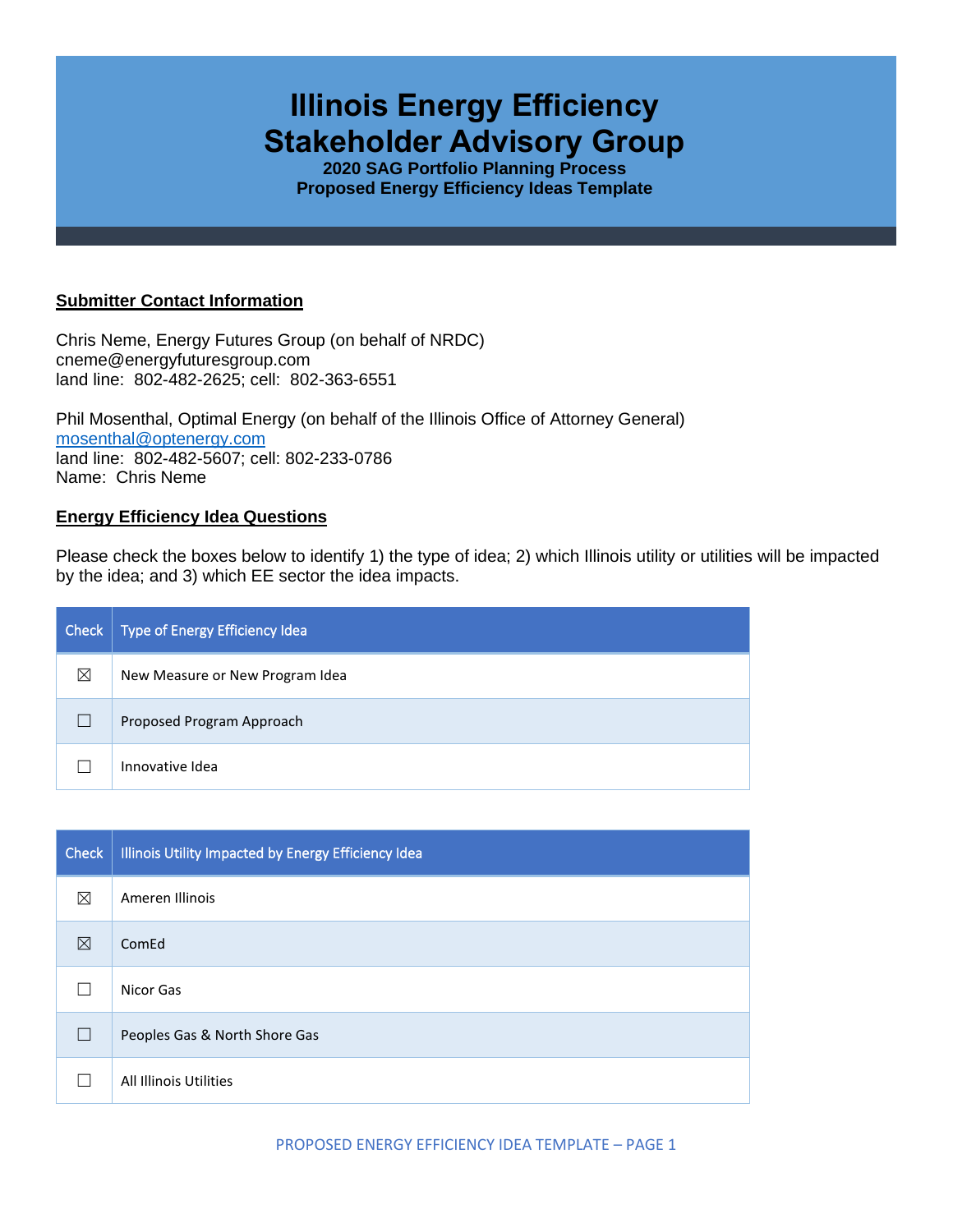| <b>Check</b> | <b>Energy Efficiency Sector Targeted by Energy Efficiency Idea</b>           |
|--------------|------------------------------------------------------------------------------|
|              | Residential Customers – Single Family (non-income qualified/income eligible) |
| $\boxtimes$  | Residential Customers - Multifamily (non-income qualified/income eligible)   |
|              | Residential Customers - Single Family Income Qualified/Income Eligible       |
|              | Residential Customers – Multifamily Income Qualified/Income Eligible         |
|              | Small Business Customers (commercial & industrial sector)                    |
|              | Medium/Large Business Customers (commercial & industrial sector)             |
|              | Other (research & development, emerging technologies, market transformation) |

## **Additional Questions**

1. **Description of Idea:** Describe the proposed idea, including the purpose of the suggested idea and rationale. Describe whether this is an idea that could be implemented in an existing EE program, or whether the idea involves establishing a new measure or program. Please indicate whether additional research may be required before implementation.

*Questions to consider: What issue will this proposed change resolve? Will the proposed change increase participation and result in increased energy savings? Will this reduce costs? Will this increase customer satisfaction? Will this help achieve statutory goals? Will this help increase program penetration?* 

**Cold Climate Heat Pump Retrofits in non-IQ Electric Resistance Heated Multi-Family Buildings.**  According to its 2015 Potential Study (Vol. 2, Figure 3-2), approximately 50% of Ameren's non-IQ customers living in Multi-Family buildings heat primarily with electricity. According to ComEd's 2013 Saturation Survey, approximately 24% of all its customers living in multi-family buildings use electricity as their primary heating fuel (another 18% appear to use it as a secondary heating source). The vast majority of multi-family electric heat in both utility service territories is likely to be inefficient electric resistance heat. Cold climate heat pumps should be able to provide heat 2 to 3 times more efficiently, providing greater savings than all other possible efficiency measures combined for homes heating primarily with electricity. Note that such heat pumps now come in two primary forms: centrally ducted systems (with back-up resistance coils integrated into the air handler) to completely displace electric furnaces distributing heat through forced air systems; and ductless mini-splits to displace electric resistance baseboard heat (but where the baseboard heaters can remain as back-up for extremely cold days. For larger multi-family buildings, it may also be worth considering variable refrigerant flow (VRF) systems.

This program would be an analog to the IQ MF heat pump proposal NRDC has also developed and put forward in a separate doc. The difference here is that the program would primarily focus on just heat pump retrofits; in order to reduce costs, it would place less emphasis on comprehensive audits, building envelop treatments (though when cost-effective opportunities are identified, they should be pursued through custom offerings), appliances, DI measures, etc. Heat pump incentives should start at approximately half their cost (e.g. \$2000 for single head ductless mini-splits and \$5000 for centrally-ducted systems), but could be reduced over time if the program gains sufficient traction in the market.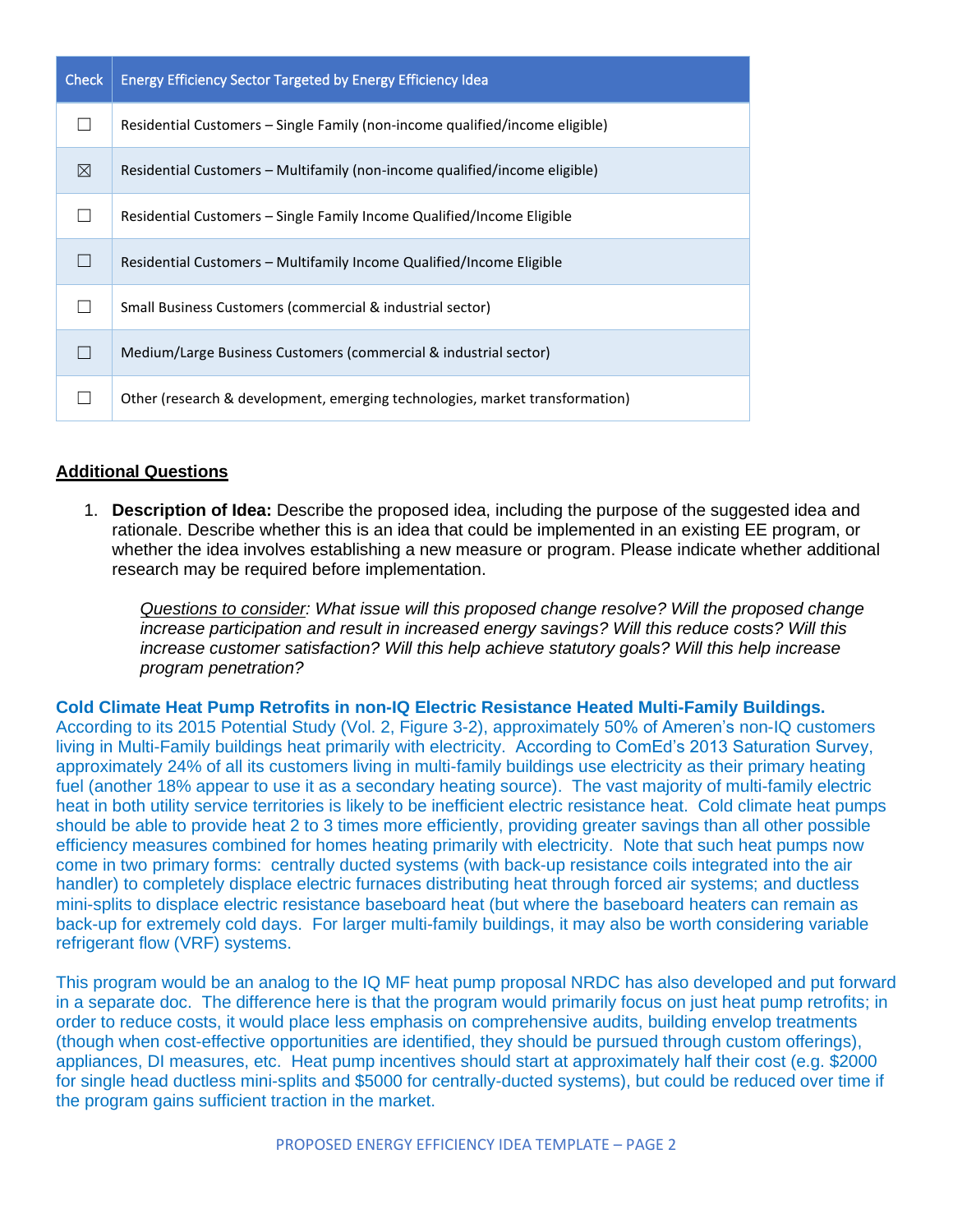The program would also have a synergistic relationship with a proposed midstream incentive for cold climate ductless mini-split heat pumps – with the midstream program helping to build contractor familiarity and interest and this multi-family program focusing on downstream recruitment of building owners. The downstream program could be structured to ensure no "double-dipping" on incentives across the two programs.

2. **Implementation:** How will this idea be delivered to the target market? Describe marketing strategies used to reach the target market and minimize market confusion.

This would require a new delivery agent to recruit MF building owners, condo associations, property managers, etc. The utilities could leverage analysis of their billing data to support marketing and outreach efforts.

3. **Background:** Describe where the idea originated from, including whether this idea has been successfully implemented in other jurisdictions. Provide specific background information that will help utilities and SAG participants understand the proposed idea.

*Questions to consider: In what jurisdiction has this idea been successfully implemented? Do you have information on eligible customers, participation achieved, and/or savings achieved? Do you have access to reports describing the successful idea / program approach?* 

This is a non-IQ analog to the IQ MF proposal that has been discussed for years in IL.

4. **Idea Impact:** Provide additional information on the customer segment that will be targeted with the program idea, including how and why this idea will have a positive impact on customers participating in Illinois EE programs.

*Questions to consider: What level of impact will this idea have on current EE programs? How much additional market share do you estimate this change will impact?*

Huge savings potential per participant. See discussion above.

5. **Duration:** Is this idea intended to be offered for the duration of the 4-year EE Plan or as a pilot measure or program?

Full-scale program for entirety of next plan cycle (and beyond)

6. **Estimated Budget:** Provide the total estimated budget for each program year (2022 – 2025).

If integrated into existing whole building IQ MF programs, budget impact should be primarily the cost of the heat pumps and related controls, though there would be some marketing and QC costs too. At scale/volume, we would expect the total cost to be on the order of \$5k per single head ductless mini-split and \$10k per unit for centrally-ducted systems to displace electric furnaces. 50% customer co-pays could be financed on-bill. Most would likely be ductless mini-splits (assuming most resistance heat is electric resistance baseboard). Based on participation numbers below, we would expect the budgetary impacts to be on the order of \$1.5-\$2.0 million for each electric utility in 2022, ramping up to \$3 to 4 million/year in 2024 and 2025 for each utility.

7. **Estimated Participation:** Provide participation totals for each program year (i.e. number of measures installed, number of customer participants, etc.)

Suggested participation rates for both Ameren and ComEd of 500 apartments in 2022, 750 in 2023, and 1000 per year in 2024 and 2025 (though Ameren is much smaller, it has a much higher saturation of electric heat in IQ MF).

### **Sources**